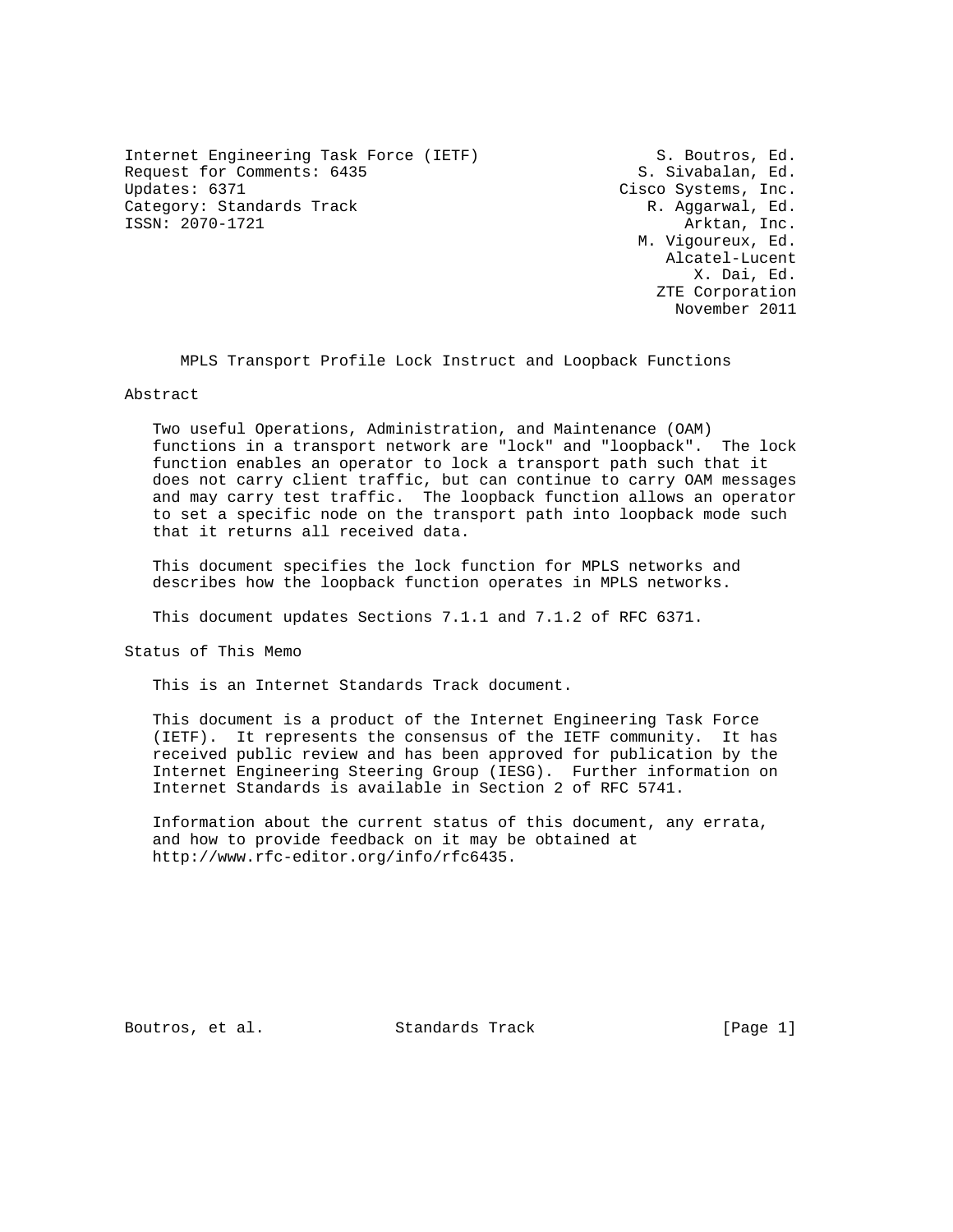### Copyright Notice

 Copyright (c) 2011 IETF Trust and the persons identified as the document authors. All rights reserved.

 This document is subject to BCP 78 and the IETF Trust's Legal Provisions Relating to IETF Documents (http://trustee.ietf.org/license-info) in effect on the date of publication of this document. Please review these documents carefully, as they describe your rights and restrictions with respect to this document. Code Components extracted from this document must include Simplified BSD License text as described in Section 4.e of the Trust Legal Provisions and are provided without warranty as described in the Simplified BSD License.

#### 1. Introduction

 Two useful Operations, Administration, and Maintenance (OAM) functions in a transport network are "lock" and "loopback". This document discusses these functions in the context of MPLS networks.

- The lock function enables an operator to lock a transport path such that it does not carry client traffic. As per RFC 5860 [1], lock is an administrative state in which it is expected that no client traffic may be carried. However, test traffic and OAM messages can still be mapped onto the locked transport path. The lock function may be applied to the Label Switched Paths (LSPs), Pseudowires (PWs) (including multi-segment Pseudowires) (MS-PWs), and bidirectional MPLS Sections as defined in RFC 5960 [9]).
- The loopback function allows an operator to set a specific node on a transport path into loopback mode such that it returns all received data. Loopback can be applied at a Maintenance Entity Group End Point (MEP) or a Maintenance Entity Group Intermediate Point (MIP) on a co-routed bidirectional LSP, on a PW, or on a bidirectional MPLS Section. It can also be applied at a MEP on an associated bidirectional LSP.

 Loopback is used to test the integrity of the transport path to and from the node that is performing loopback. It requires that the transport path be locked and that a MEP on the transport path send test data that it also validates on receipt.

 This document specifies the lock function for MPLS networks and describes how the loopback function operates in MPLS networks.

Boutros, et al. Standards Track [Page 2]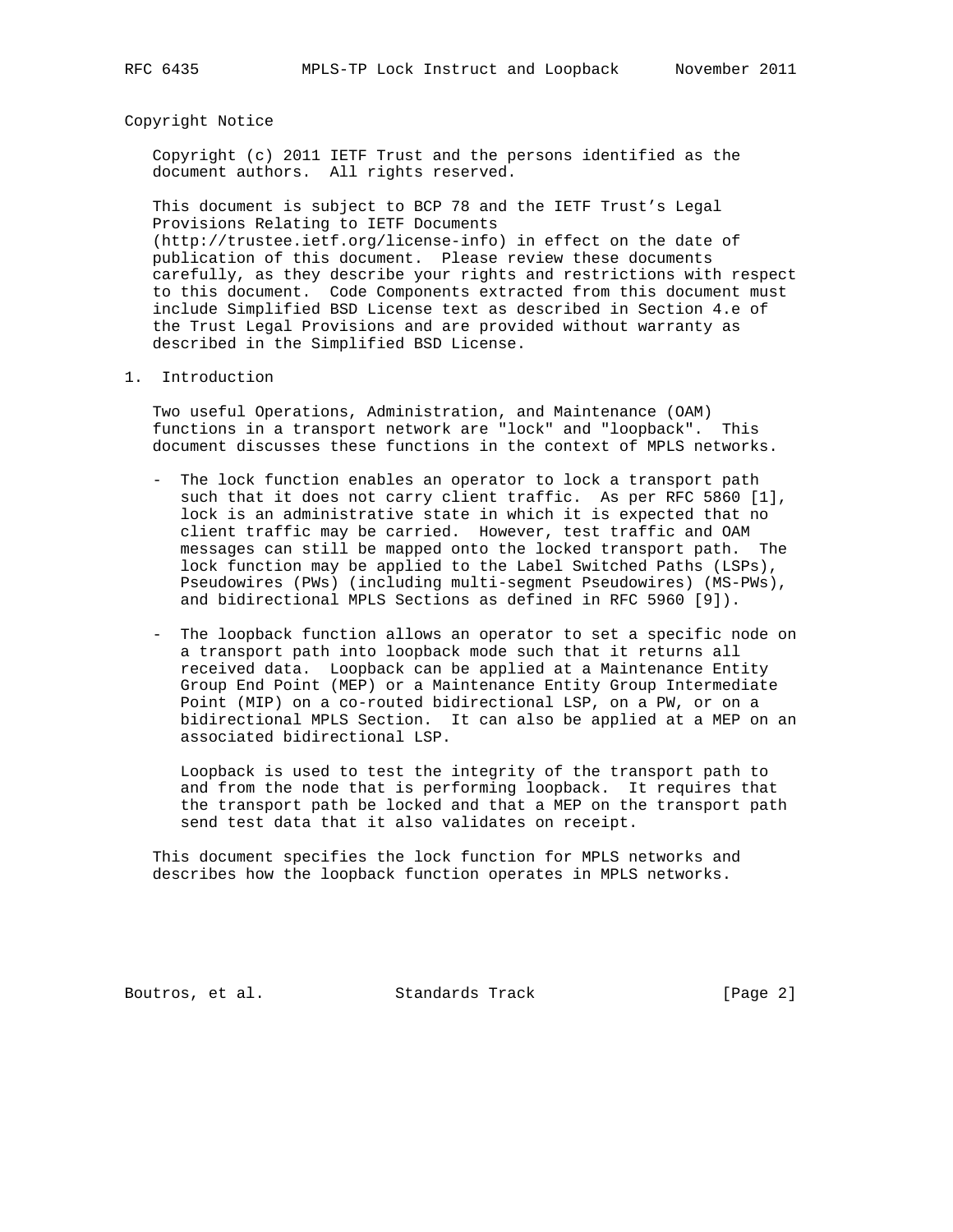- 
- 1.1. Updates RFC 6371

This document updates Sections 7.1.1 and 7.1.2 of RFC 6371 [6].

 The framework in RFC 6371 makes the assumption that the Lock Instruct message is used to independently enable locking and requires a response message.

 The mechanism defined in this document requires that when a lock instruction is sent by management to both ends of the locked transport path, the Lock Instruct message does not require a response.

- 2. Terminology and Conventions
- 2.1. Conventions Used in This Document

 The key words "MUST", "MUST NOT", "REQUIRED", "SHALL", "SHALL NOT", "SHOULD", "SHOULD NOT", "RECOMMENDED", "MAY", and "OPTIONAL" in this document are to be interpreted as described in RFC 2119 [2].

2.2. Acronyms and Terms

ACH: Associated Channel Header

LI: Lock Instruct

MEG: Maintenance Entity Group

MEP: Maintenance Entity Group End Point

MIP: Maintenance Entity Group Intermediate Point

MPLS-TP: MPLS Transport Profile

NMS: Network Management System

TLV: Type Length Value

Transport path: MPLS-TP LSP or PW

TTL: Time To Live

3. Lock Function

 Lock is used to request that a MEP take a transport path out of service for administrative reasons. For example, Lock can be used to allow some form of maintenance to be done for a transport path. Lock

Boutros, et al. Standards Track [Page 3]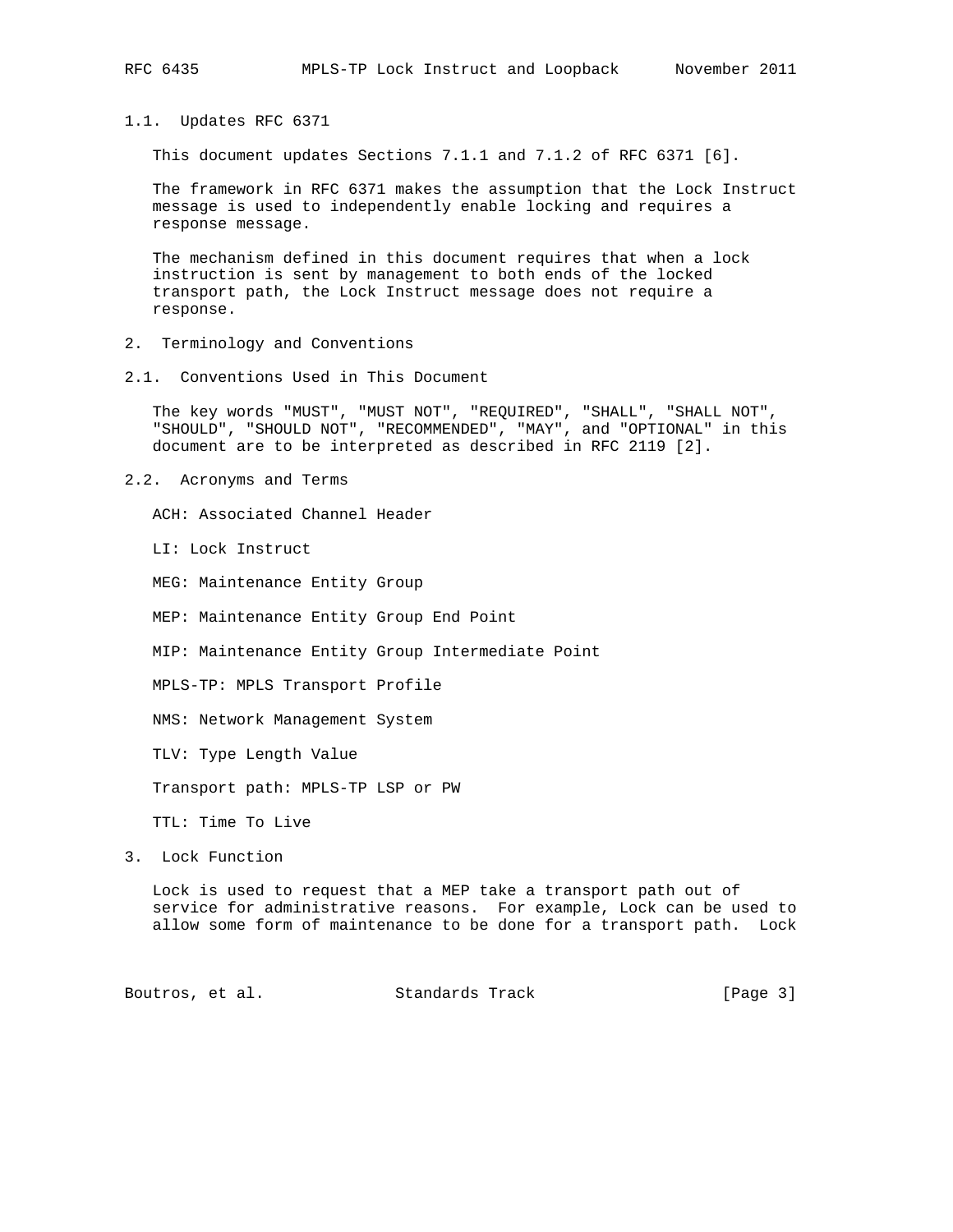is also a prerequisite of the loopback function described in Section 4. The NMS or a management process initiates a Lock by sending a Lock command to a MEP. The MEP takes the transport path out of service, that is, it stops injecting or forwarding traffic onto the transport path.

 To properly lock a transport path (for example, to ensure that a loopback test can be performed), both directions of the transport path must be taken out of service; therefore, a Lock command is sent to the MEPs at both ends of the path. This ensures that no traffic is sent in either direction. Thus, the lock function can be realized entirely using the management plane.

 However, dispatch of messages in the management plane to the two MEPs may present coordination challenges. It is desirable that the lock be achieved in a coordinated way within a tight window, and this may be difficult with a busy management plane. In order to provide additional coordination, an LI OAM message can also be sent. A MEP locks a transport path when it receives a command from a management process or when it receives an LI message as described in Section 6.

 This document defines an LI message for MPLS OAM. The LI message is based on a new ACH Type as well as an existing TLV. This is a common mechanism applicable to lock LSPs, PWs, and bidirectional MPLS Sections.

4. Loopback Function

 This section provides a description of the loopback function within an MPLS network. This function is achieved through management commands, so there is no protocol specification necessary. However, the loopback function is dependent on the lock function, so it is appropriate to describe it in this document.

 The loopback function is used to test the integrity of a transport path from a MEP up any other node in the same MEG. This is achieved by setting the target node into loopback mode, and transmitting a pattern of test data from the MEP. The target node loops all received data back toward the originator, and the MEP extracts the test data and compares it with what it sent.

 Loopback is a function that enables a receiving MEP or MIP to return traffic to the sending MEP when in the loopback state. This state corresponds to the situation where, at a given node, a forwarding plane loop is configured, and the incoming direction of a transport path is cross-connected to the outgoing reverse direction. Therefore, except in the case of early TTL expiry, traffic sent by the source will be received by that source.

Boutros, et al. Standards Track [Page 4]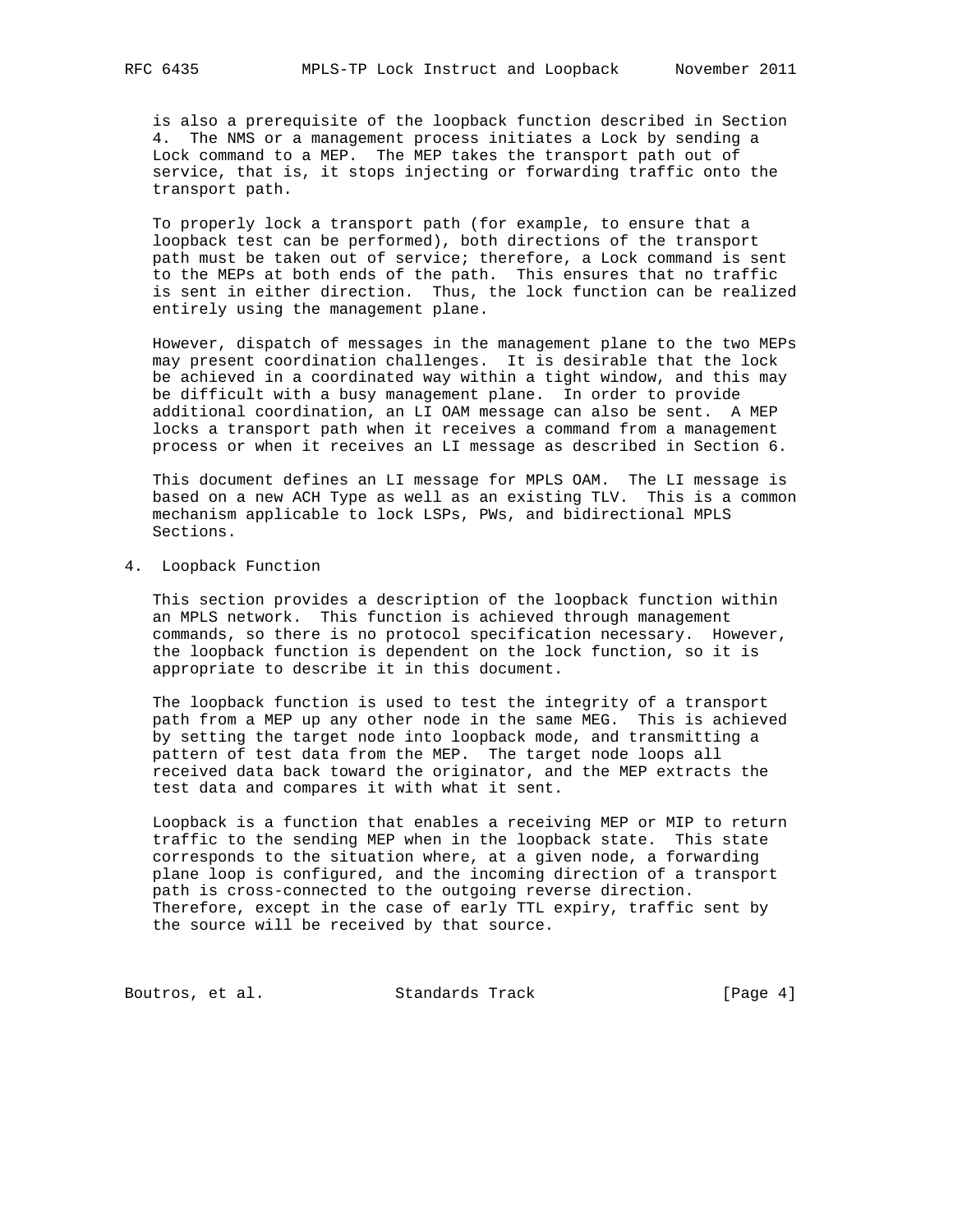Data-plane loopback is an out-of-service function, as required in Section 2.2.5 of RFC 5860 [1]. This function loops back all traffic (including user data and OAM). The traffic can be originated from one internal point at the ingress of a transport path within an interface or inserted from an input port of an interface using external test equipment. The traffic is looped back unmodified (other than normal per-hop processing such as TTL decrement) in the direction of the point of origin by an interface at either an intermediate node or a terminating node.

 It should be noted that the data-plane loopback function itself is applied to data-plane loopback points residing on different interfaces from MIPs/MEPs. All traffic (including both payload and OAM) received on the looped back interface is sent on the reverse direction of the transport path.

 For data-plane loopback at an intermediate point in a transport path, the loopback needs to be configured to occur at either the ingress or egress interface. This is done using management.

 The management plane can be used to configure the loopback function. The management plane must ensure that the two MEPs are locked before it requests setting MEP or MIP in the loopback state.

 The nature of test data and the use of loopback traffic to measure packet loss, delay, and delay variation are outside the scope of this document.

4.1. Operational Prerequisites

 Obviously, for the loopback function to operate, there are several prerequisites:

- There must be a return path, so the transport path under test must be bidirectional.
- The node in loopback mode must be on both the forward and return paths. This is possible for all MEPs and MIPs on a co-routed bidirectional LSP, on a PW, or on a bidirectional MPLS Section, but it is only possible for MEPs on associated bidirectional LSPs.
- The transport path cannot deliver client data when one of its nodes is in loopback mode, so it is important that the transport path be locked before loopback is enabled.

Boutros, et al. Standards Track [Page 5]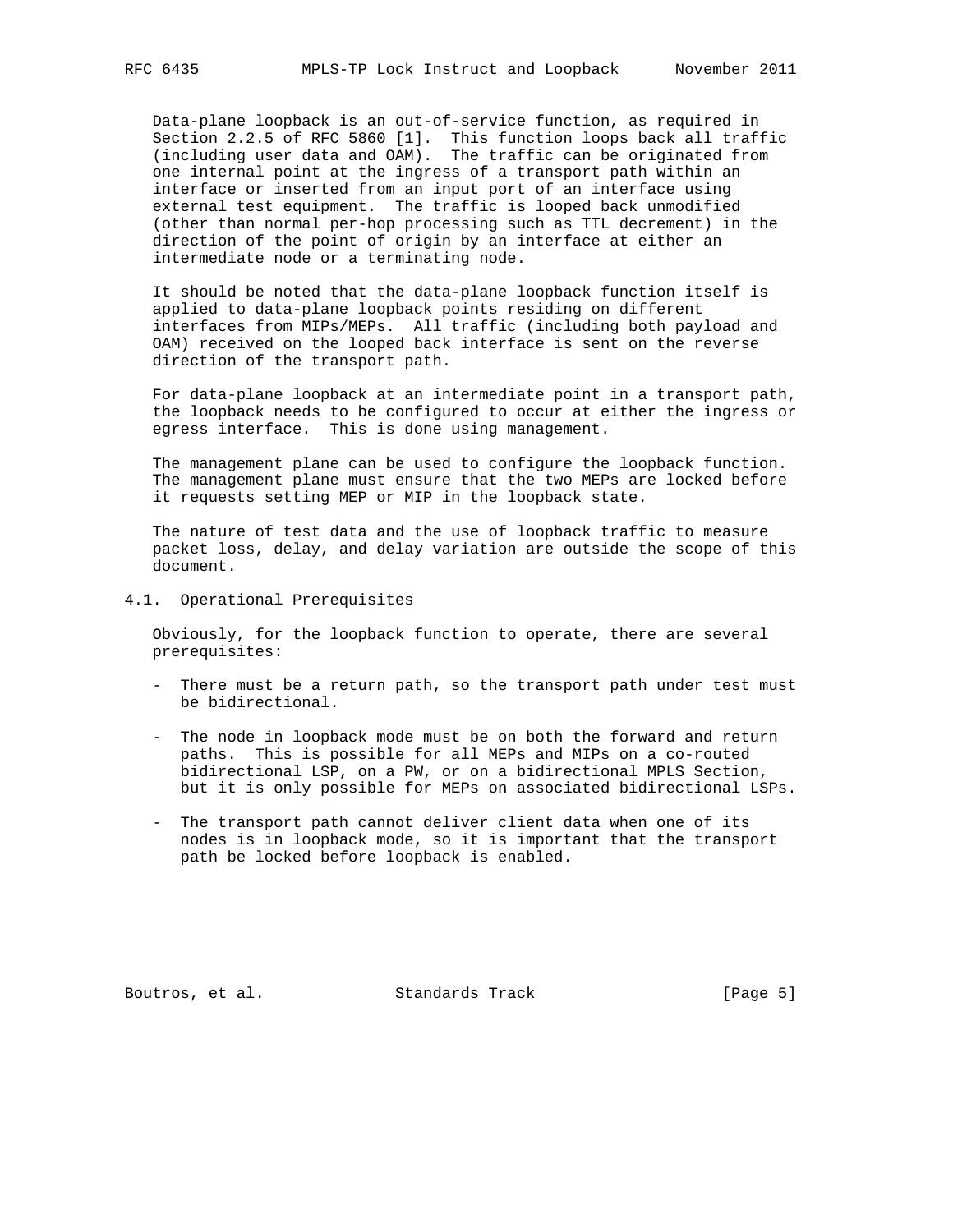- Management-plane coordination between the node in loopback mode and the MEP sending test data is required. The MEP must not send test data until loopback has been properly configured because this would result in the test data continuing toward the destination.
- The TTL of the test packets must be set sufficiently large to account for both directions of the transport path under test; otherwise, the packets will not be returned to the originating MEP.
- OAM messages intended for delivery to nodes along the transport path under test can be delivered by correct TTL expiry. However, OAM messages cannot be delivered to points beyond the loopback node until the loopback condition is lifted.
- 5. Lock Instruct Message
- 5.1. Message Identification

 The Lock Instruct message is carried in the Generic ACH described in [4]. It is identified by a new PW ACH Type of 0x0026.

5.2. LI Message Format

The format of an LI message is shown below.

| 0 1 2 3 4 5 6 7 8 9 0 1 2 3 4 5 6 7 8 9 0 1 2 3 4 5 6 7 8 9 0 1 |                   |               |  |
|-----------------------------------------------------------------|-------------------|---------------|--|
|                                                                 |                   |               |  |
| Vers Reserved                                                   |                   | Refresh Timer |  |
|                                                                 |                   |               |  |
|                                                                 | MEP Source ID TLV |               |  |
|                                                                 |                   |               |  |
|                                                                 |                   |               |  |

### Figure 1: MPLS Lock Instruct Message Format

 Version: The Version number is currently 1. (Note: the version number is to be incremented whenever a change is made that affects the ability of an implementation to correctly parse or process the message. These changes include any syntactic or semantic changes made to any of the fixed fields, or to any Type-Length-Value (TLV) or sub- TLV assignment or format that is defined at a certain version number. The version number may not need to be changed if an optional TLV or sub-TLV is added.)

 Reserved: The Reserved field MUST be set to zero on transmission and SHOULD be ignored on receipt.

Boutros, et al. Standards Track [Page 6]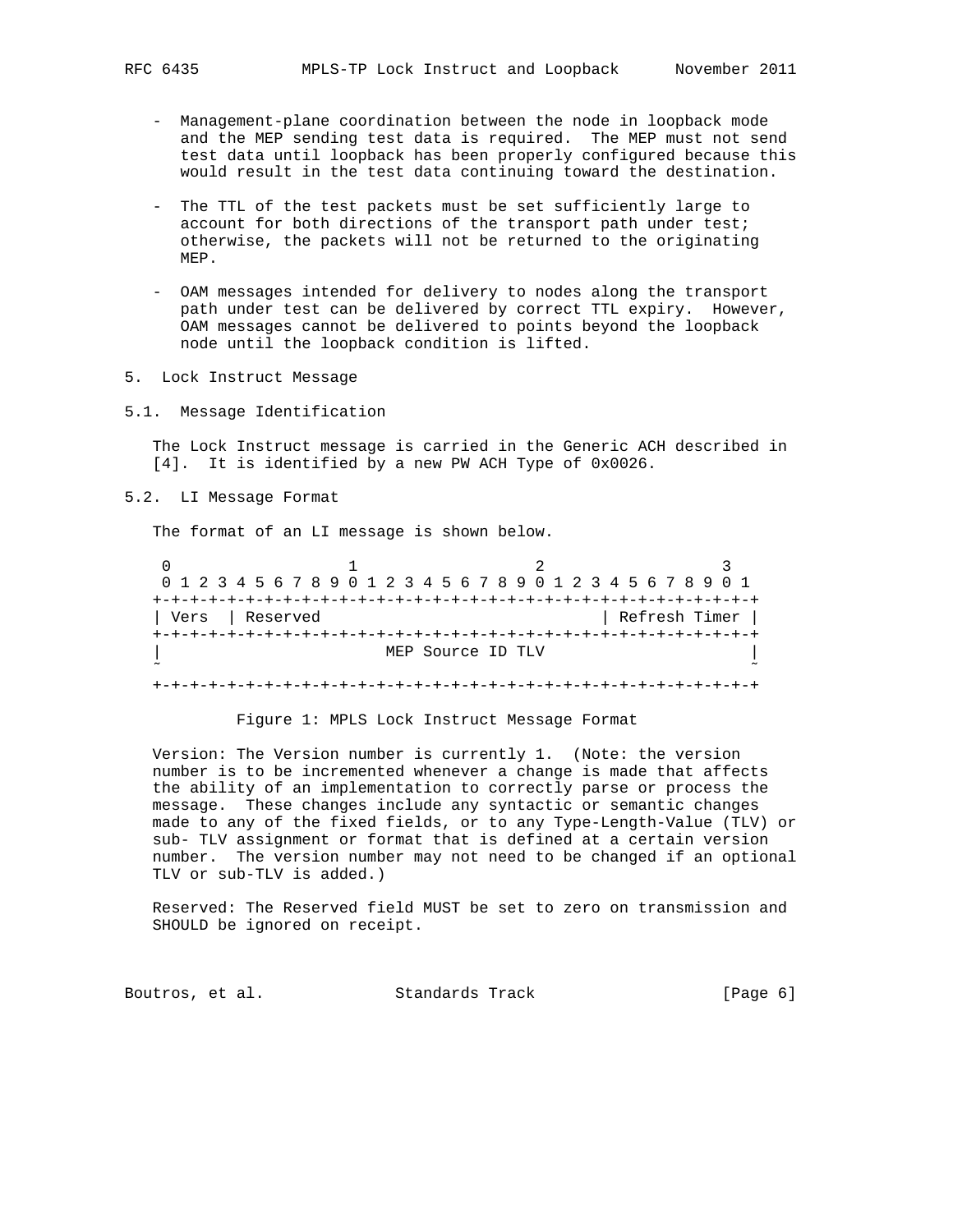Refresh Timer: The Refresh Timer is the maximum time between successive LI messages specified in seconds. The default value is 1. The value 0 is not permitted. When a lock is applied, a refresh timer is chosen. This value MUST NOT be changed for the duration of that lock. A node receiving an LI message with a changed refresh timer MAY ignore the new value and continue to apply the old value.

 MEP Source ID TLV: This is one of the three MEP Source ID TLVs defined in [3] and identifies the MEP that originated the LI message.

- 6. Operation of the Lock Function
- 6.1. Locking a Transport Path

 When a MEP receives a Lock command from an NMS or through some other management process, it MUST take the transport path out of service. That is, it MUST stop injecting or forwarding traffic onto the LSP, PW, or bidirectional Section that has been locked.

 If rapid coordination of lock state is to be achieved (as described in Section 3) then as soon as the transport path has been locked, the MEP MUST send an LI message targeting the MEP at the other end of the locked transport path. In this case, the source MEP MUST set the Refresh Timer value in the LI message and MUST retransmit the LI message at the frequency indicated by the value set.

 When locking a transport path, the NMS or management process is required to send a Lock command to both ends of the transport path. Thus, a MEP may receive either the management command or an LI message first. A MEP MUST take the transport path out of service immediately in either case, but sends LI messages itself after it has received a management Lock command. Thus, a MEP is locked if either Lock was requested by management (and, as a result, the MEP is sending LI messages) or it is receiving LI messages from the remote MEP.

 Note that a MEP that receives an LI message MUST identify the correct transport path and validate the message. The label stack on the received message is used to identify the transport path to be locked:

- If no matching label binding exists, then there is no corresponding transport path and the received LI message is in error.
- If the transport path can be identified, but there is no return path (for example, the transport path was unidirectional) then (obviously) the receiving MEP cannot apply a lock to the return path.

Boutros, et al. Standards Track [Page 7]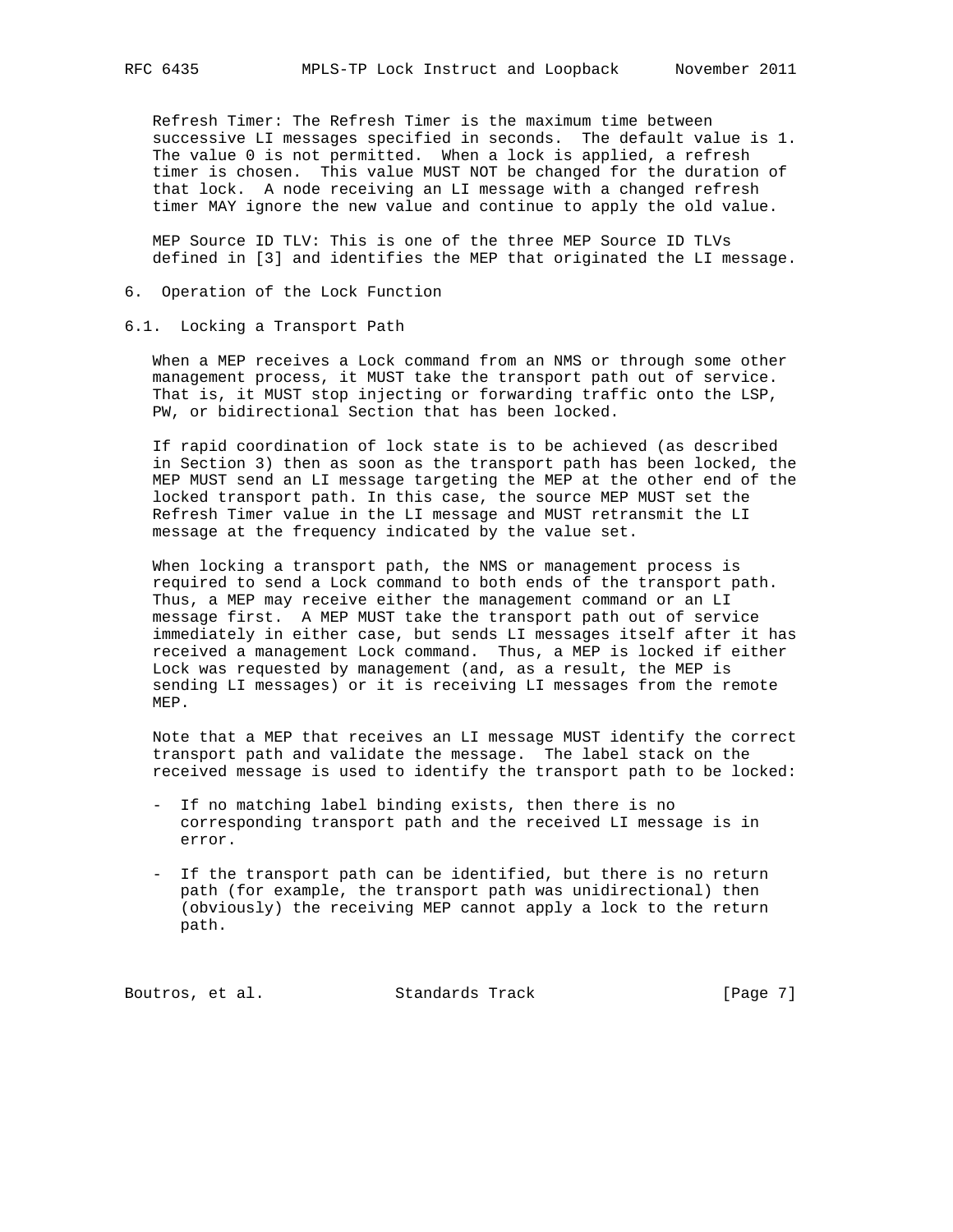- If the transport path is suitable for locking but the Source MEP- ID identifies an unexpected MEP for the MEG to which the receiving MEP belongs, the received LI message is in error.

 When an errored LI message is received, the receiving MEP MUST NOT apply a lock. A MEP receiving errored LI messages SHOULD perform local diagnostic actions (such as counting the messages) and MAY log the messages.

 A MEP keeps a transport path locked as long as it is either receiving the periodic LI messages or has an in-force Lock command from management (see Section 6.2 for an explanation of unlocking a MEP). Note that in some scenarios (such as the use of loopback as described in Section 4), LI messages will not continue to be delivered on a locked transport path. This is why a transport path is considered locked while there is an in-force Lock command from a management process regardless of whether LI messages are being received.

6.2. Unlocking a Transport Path

 Unlock is used to request that a MEP bring the previously locked transport path back in service.

 When a MEP receives an Unlock command from a management process, it MUST cease sending LI messages. However, as described in Section 6.1, if the MEP is still receiving LI messages, the transport path MUST remain out of service. Thus, to unlock a transport path, the management process has to send an Unlock command to the MEPs at both ends.

 When a MEP has been unlocked and has not received an LI message for a multiple of 3.5 times the Refresh Timer on the LI message (or has never received an LI message), the MEP unlocks the transport path and puts it back into service.

7. Security Considerations

 MPLS-TP is a subset of MPLS and builds upon many of the aspects of the security model of MPLS. MPLS networks make the assumption that it is very hard to inject traffic into a network, and it is equally hard to cause traffic to be directed outside the network. For more information on the generic aspects of MPLS security, see [7].

 This document describes a protocol carried in the G-ACh [4], so it is dependent on the security of the G-ACh, itself. The G-ACh is a generalization of the Pseudowire Associated Channel defined in [8]. Thus, this document relies heavily on the security mechanisms provided for the Associated Channel as described in [4] and [8].

Boutros, et al. Standards Track [Page 8]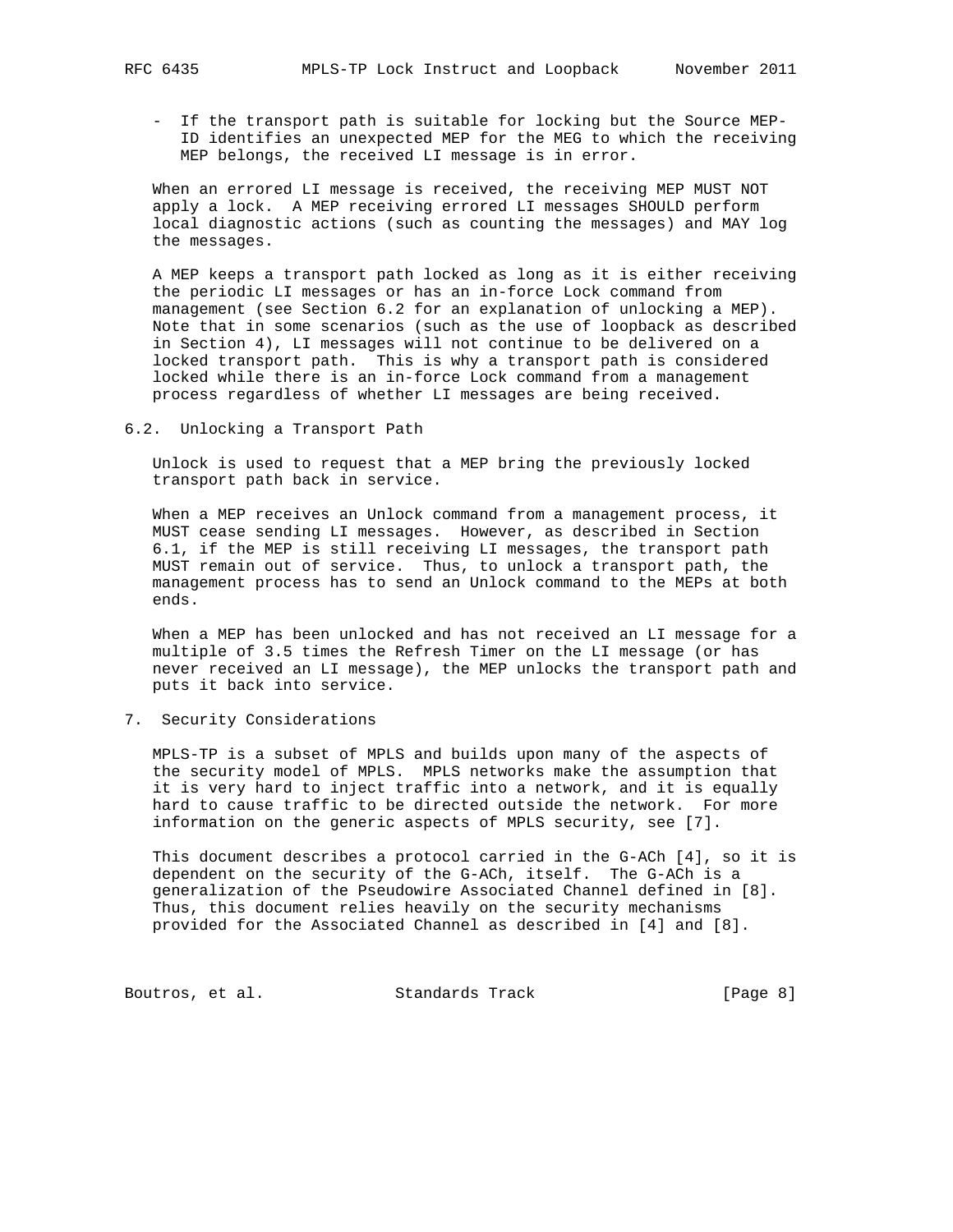A specific concern for the G-ACh is that is can be used to provide a covert channel. This problem is wider than the scope of this document and does not need to be addressed here, but it should be noted that the channel provides end-to-end connectivity and SHOULD NOT be policed by transit nodes. Thus, there is no simple way to prevent traffic from being carried in the G-ACh between consenting nodes.

 A good discussion of the data-plane security of an associated channel may be found in [5]. That document also describes some mitigation techniques.

 It should be noted that the G-ACh is essentially connection-oriented, so injection or modification of control messages specified in this document requires the subversion of a transit node. Such subversion is generally considered hard in MPLS networks, and impossible to protect against at the protocol level. Management-level techniques are more appropriate.

8. IANA Considerations

## 8.1. Pseudowire Associated Channel Type

 LI OAM requires a unique Associated Channel Type that has been assigned by IANA in the "Pseudowire Associated Channel Types" registry.

Registry:

| Value           | Description | TLV Follows Reference |           |
|-----------------|-------------|-----------------------|-----------|
|                 |             |                       |           |
| $0 \times 0026$ | T.T         | Nω                    | [RFC6435] |

9. Acknowledgements

 The authors would like to thank Loa Andersson, Yoshinori Koike, Alessandro D'Alessandro Gerardo, Shahram Davari, Greg Mirsky, Yaacov Weingarten, Liu Guoman, Matthew Bocci, Adrian Farrel, and Jia He for their valuable comments.

Boutros, et al. Standards Track [Page 9]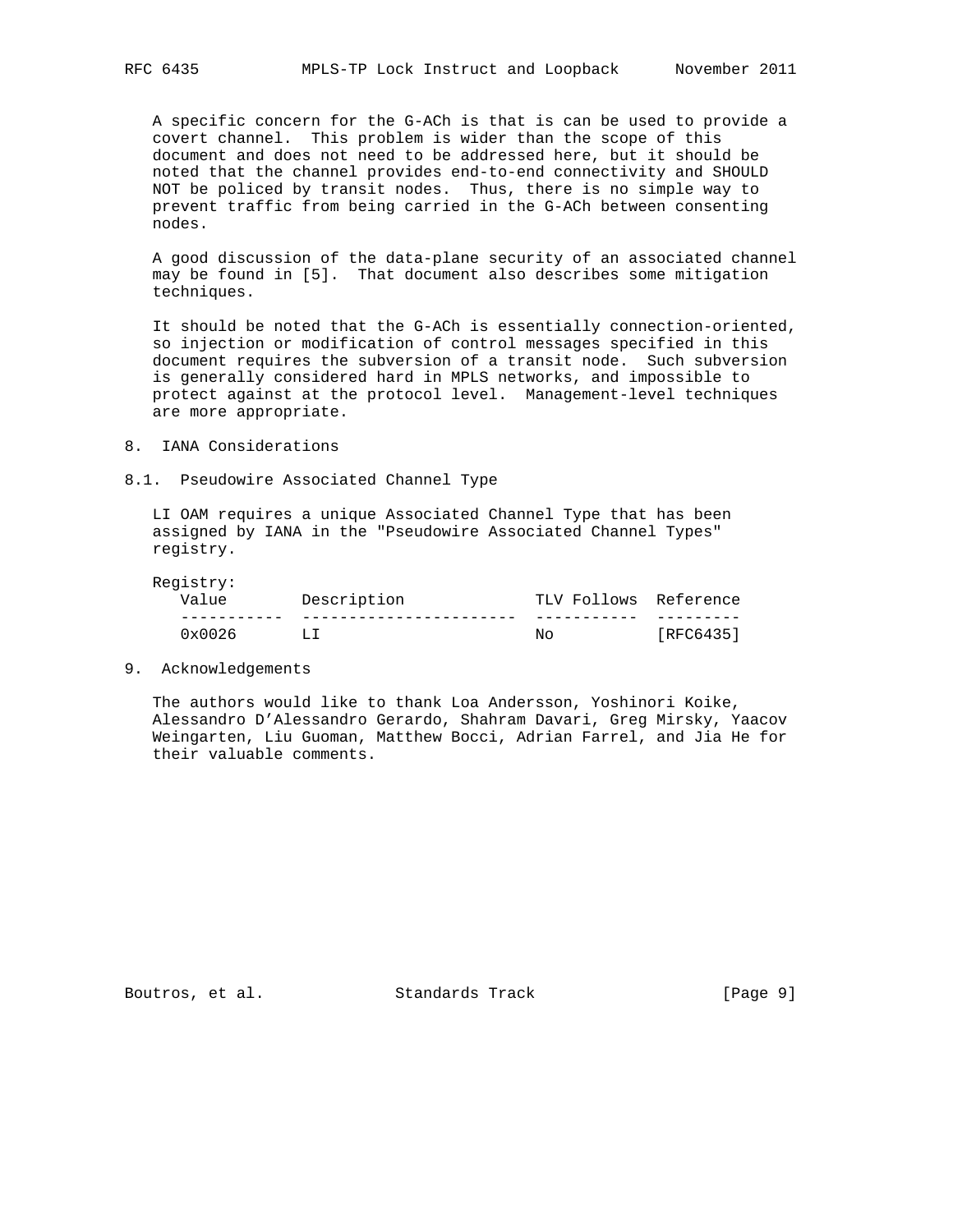# 10. References

- 10.1. Normative References
	- [1] Vigoureux, M., Ed., Ward, D., Ed., and M. Betts, Ed., "Requirements for Operations, Administration, and Maintenance (OAM) in MPLS Transport Networks", RFC 5860, May 2010.
	- [2] Bradner, S., "Key words for use in RFCs to Indicate Requirement Levels", BCP 14, RFC 2119, March 1997.
	- [3] Allan, D., Ed., Swallow, G., Ed., and J. Drake, Ed., "Proactive Connectivity Verification, Continuity Check, and Remote Defect Indication for the MPLS Transport Profile", RFC 6428, November 2011.
	- [4] Bocci, M., Ed., Vigoureux, M., Ed., and S. Bryant, Ed., "MPLS Generic Associated Channel", RFC 5586, June 2009.
	- [5] Nadeau, T., Ed., and C. Pignataro, Ed., "Pseudowire Virtual Circuit Connectivity Verification (VCCV): A Control Channel for Pseudowires", RFC 5085, December 2007.
	- [6] Busi, I., Ed., and D. Allan, Ed., "Operations, Administration, and Maintenance Framework for MPLS-Based Transport Networks", RFC 6371, September 2011.
- 10.2. Informative References
	- [7] Fang, L., Ed., "Security Framework for MPLS and GMPLS Networks", RFC 5920, July 2010.
	- [8] Bryant, S., Swallow, G., Martini, L., and D. McPherson, "Pseudowire Emulation Edge-to-Edge (PWE3) Control Word for Use over an MPLS PSN", RFC 4385, February 2006.
	- [9] Frost, D., Ed., Bryant, S., Ed., and M. Bocci, Ed., "MPLS Transport Profile Data Plane Architecture", RFC 5960, August 2010.

Boutros, et al. Standards Track [Page 10]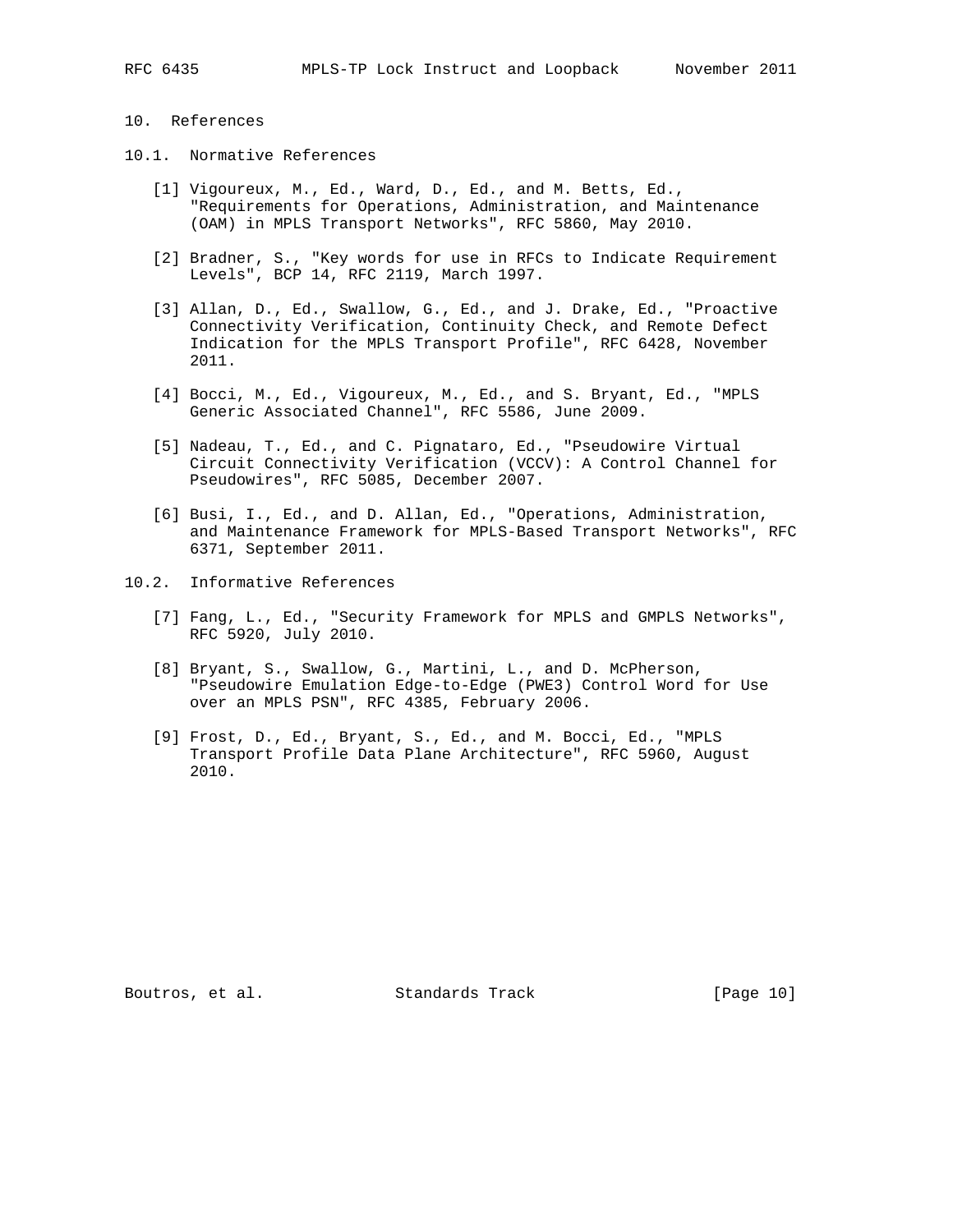```
Contributing Authors
 George Swallow
 Cisco Systems, Inc.
 EMail: swallow@cisco.com
 David Ward
 Juniper Networks.
 EMail: dward@juniper.net
 Stewart Bryant
 Cisco Systems, Inc.
 EMail: stbryant@cisco.com
 Carlos Pignataro
 Cisco Systems, Inc.
 EMail: cpignata@cisco.com
 Eric Osborne
 Cisco Systems, Inc.
 EMail: eosborne@cisco.com
Nabil Bitar
 Verizon.
 EMail: nabil.bitar@verizon.com
 Italo Busi
 Alcatel-Lucent.
 EMail: italo.busi@alcatel-lucent.com
Lieven Levrau
 Alcatel-Lucent.
 EMail: lieven.levrau@alcatel-lucent.com
Laurent Ciavaglia
 Alcatel-Lucent.
 EMail: laurent.ciavaglia@alcatel-lucent.com
 Bo Wu
 ZTE Corporation.
 EMail: wu.bo@zte.com.cn
 Jian Yang
 ZTE Corporation.
 EMail: yang_jian@zte.com.cn
```
Boutros, et al. Standards Track [Page 11]